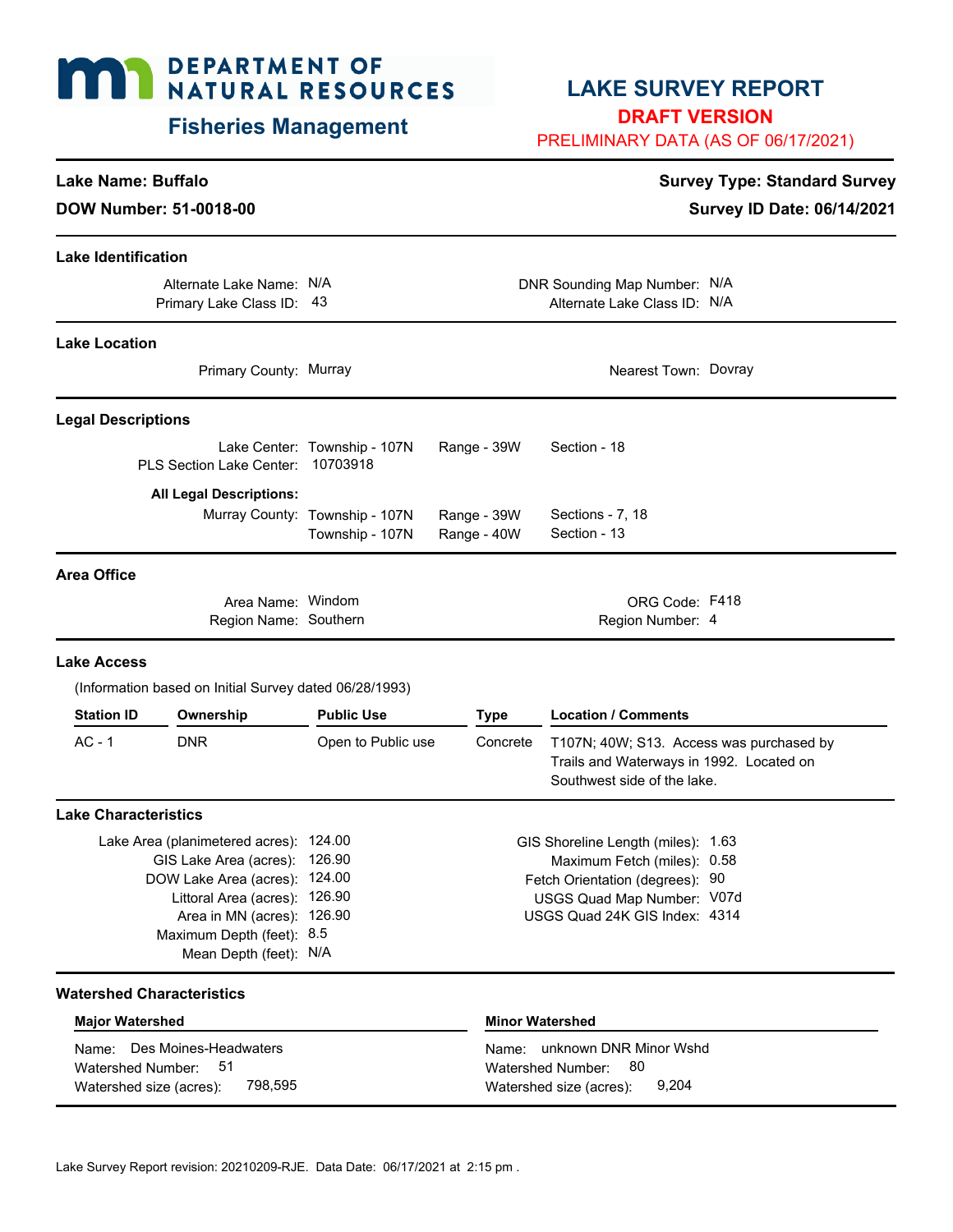#### **Surveys and Investigations**

| <b>Initial Survey: 06/28/1993.</b>             |                                                                                                             |
|------------------------------------------------|-------------------------------------------------------------------------------------------------------------|
|                                                | <b>Re-Survey: 06/30/2003.</b>                                                                               |
| Population Assessment: 06/29/2009, 06/22/1998. |                                                                                                             |
| Winter Kill Assessment: 04/20/2010.            |                                                                                                             |
|                                                | Dissolved Oxygen Check: 02/16/2016, 02/18/2015, 12/31/2013, 01/02/2013, 01/11/2012, 12/28/2010, 01/04/2010. |
| <b>Standard Survey: 06/29/2015.</b>            |                                                                                                             |
|                                                | Targeted Survey: 02/05/2020, 01/18/2018, 06/29/2015.                                                        |

#### **Water Level History - Readings**

| <b>Station ID</b> | <b>Date</b> | ∟evel | <b>Reading (feet)</b> | <b>Reading Type</b>      |
|-------------------|-------------|-------|-----------------------|--------------------------|
| BM -              | 06/29/2015  | N/A   | N/A                   | Not Found                |
|                   | 07/01/2009  | High  | N/A                   | Above or below Benchmark |

#### **Water Level History - Station Summary**

|                   | Minimum Level |             | <b>Maximum Level</b> |             | Range  | Average      | <b>Reading Type</b>              |
|-------------------|---------------|-------------|----------------------|-------------|--------|--------------|----------------------------------|
| <b>Station ID</b> | Feet          | <b>Date</b> | Feet                 | <b>Date</b> | (feet) | Level (feet) | (and number of readings)         |
| <b>BM - 1</b>     | N/A           | N/A         | N/A                  | N/A         | N/A    |              | N/A Above or below Benchmark (0) |
| <b>BM - 1</b>     | N/A           | N/A         | N/A                  | N/A         | N/A    |              | N/A Not Found - 06/29/2015 (0)   |

#### **Dissolved Oxygen and Temperature Profile of Lake Water**

| <b>Station ID</b> | <b>Sampling</b><br><b>Date</b> | <b>Bottom Depth</b><br>(Feet) | Sample<br>Depth (Feet) | Water<br>Temperature (°F) | <b>Dissolved</b><br>Oxygen (ppm) |
|-------------------|--------------------------------|-------------------------------|------------------------|---------------------------|----------------------------------|
| $WO - 1$          | 06/14/2021                     | 6.7                           | Surface<br>78.4        |                           | 8.2                              |
|                   |                                |                               | 1.0                    | 77.7                      | 7.8                              |
|                   |                                |                               | 2.0                    | 77.0                      | 7.1                              |
|                   |                                |                               | 3.0                    | 76.8                      | 7.0                              |
|                   |                                |                               | 4.0                    | 76.6                      | 6.6                              |
|                   |                                |                               | 5.0                    | 76.6                      | 6.2                              |
|                   |                                |                               | 6.0                    | 76.5                      | 5.7                              |

#### **Field Measurements of Water Quality**

|                   |             |               | Secchi       |       |                   |                    |                    |
|-------------------|-------------|---------------|--------------|-------|-------------------|--------------------|--------------------|
|                   | Sampling    | <b>Sample</b> | <b>Depth</b> | Field | <b>Alkalinity</b> |                    |                    |
| <b>Station ID</b> | <b>Date</b> | Depth (Feet)  | (Feet)       | рH    | (ppm)             | <b>Water Color</b> | <b>Color Cause</b> |
| $WO - 1$          | 06/14/2021  | Surface       | 1.0          | 8.27  |                   | 240 Green          | Algae              |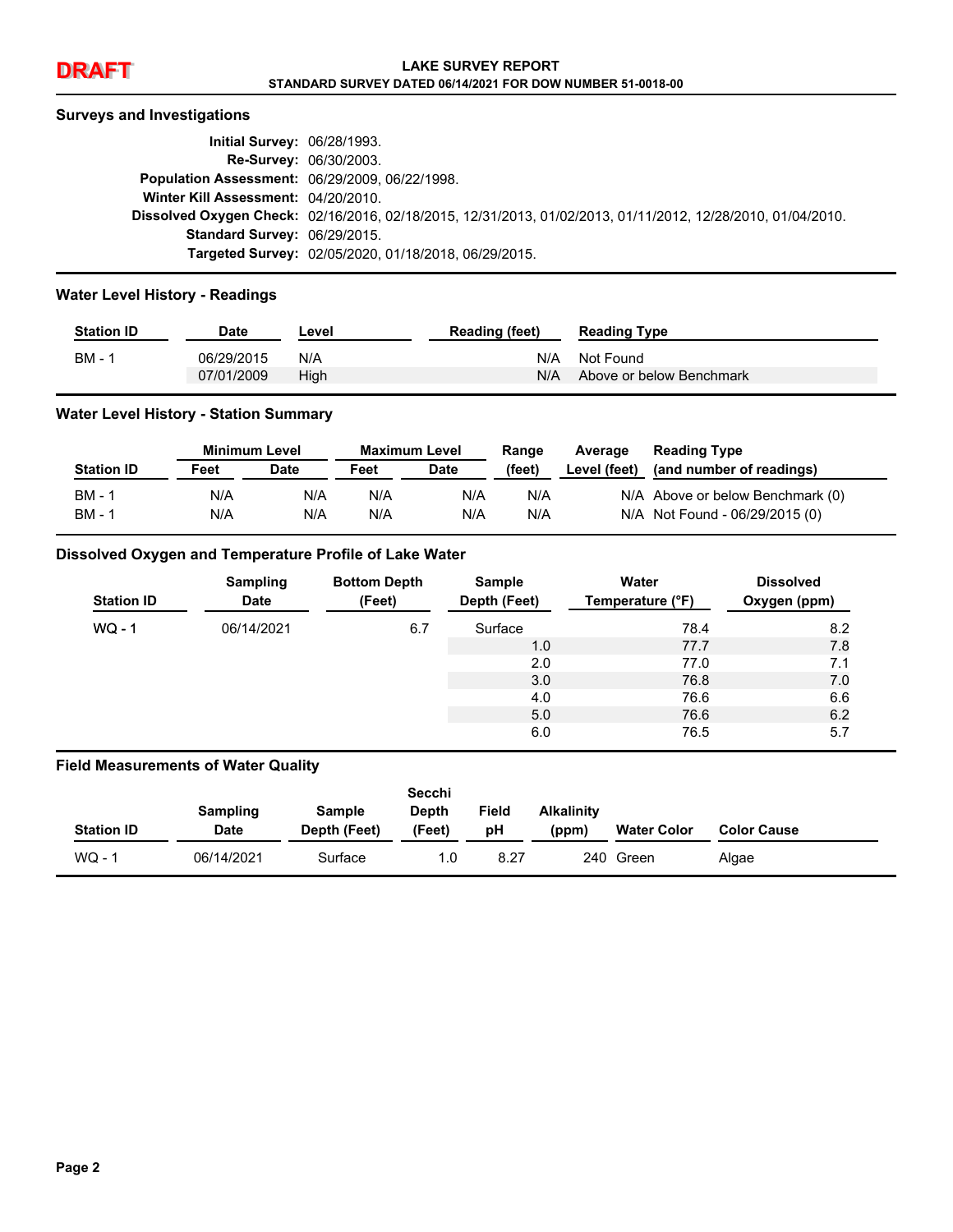## **Net Catch Summary by Numbers for GN**

#### **Standard gill net sets**

| Number of Sets: 2          |  |
|----------------------------|--|
| First Set Date: 06/14/2021 |  |
| Last Lift Date: 06/16/2021 |  |
| Target Species: N/A        |  |

|            |                       |                 |                |       | Quartiles for Lake Class 43*   |        |
|------------|-----------------------|-----------------|----------------|-------|--------------------------------|--------|
| Abbr       | <b>Species</b>        | Total Fish      | Number Per Set | 25%   | 50%                            | 75%    |
| <b>BLB</b> | <b>Black Bullhead</b> | 626             | 313.00         | 30.34 | 75.58                          | 150.62 |
| <b>BLC</b> | <b>Black Crappie</b>  | 32              | 16.00          | 1.41  | 3.71                           | 13.75  |
| <b>NOP</b> | Northern Pike         | 31              | 15.50          | 1.08  | 3.00                           | 8.00   |
| <b>WAE</b> | Walleye               |                 | 0.50           | 2.28  | 6.83                           | 18.06  |
| YEP        | Yellow Perch          |                 | 3.50           | 2.65  | 8.00                           | 25.00  |
|            |                       | Total Fish/Set: | 348.50         |       | * Quartiles for Number Per Set |        |

## **Net Catch Summary by Weight for GN**

#### **Standard gill net sets**

|            |                       | <b>Total Weight</b>    | <b>Pounds</b> | Mean   |                             | Quartiles for Lake Class 43* |      |
|------------|-----------------------|------------------------|---------------|--------|-----------------------------|------------------------------|------|
| Abbr       | <b>Species</b>        | (Pounds)               | Per Set       | Weight | 25%                         | 50%                          | 75%  |
| <b>BLB</b> | <b>Black Bullhead</b> | 104.61                 | 52.31         | 0.17   | 0.17                        | 0.26                         | 0.39 |
| <b>BLC</b> | <b>Black Crappie</b>  | 15.71                  | 7.85          | 0.49   | 0.16                        | 0.25                         | 0.35 |
| <b>NOP</b> | Northern Pike         | 94.78                  | 47.39         | 3.06   | 1.82                        | 2.50                         | 3.35 |
| <b>WAE</b> | Walleye               | 2.43                   | 1.21          | 2.43   | 1.01                        | 1.53                         | 2.30 |
| <b>YEP</b> | <b>Yellow Perch</b>   | 0.91                   | 0.45          | 0.13   | 0.13                        | 0.21                         | 0.31 |
|            |                       | Total Pounds Fish/Set: | 109.22        |        | * Quartiles for Mean Weight |                              |      |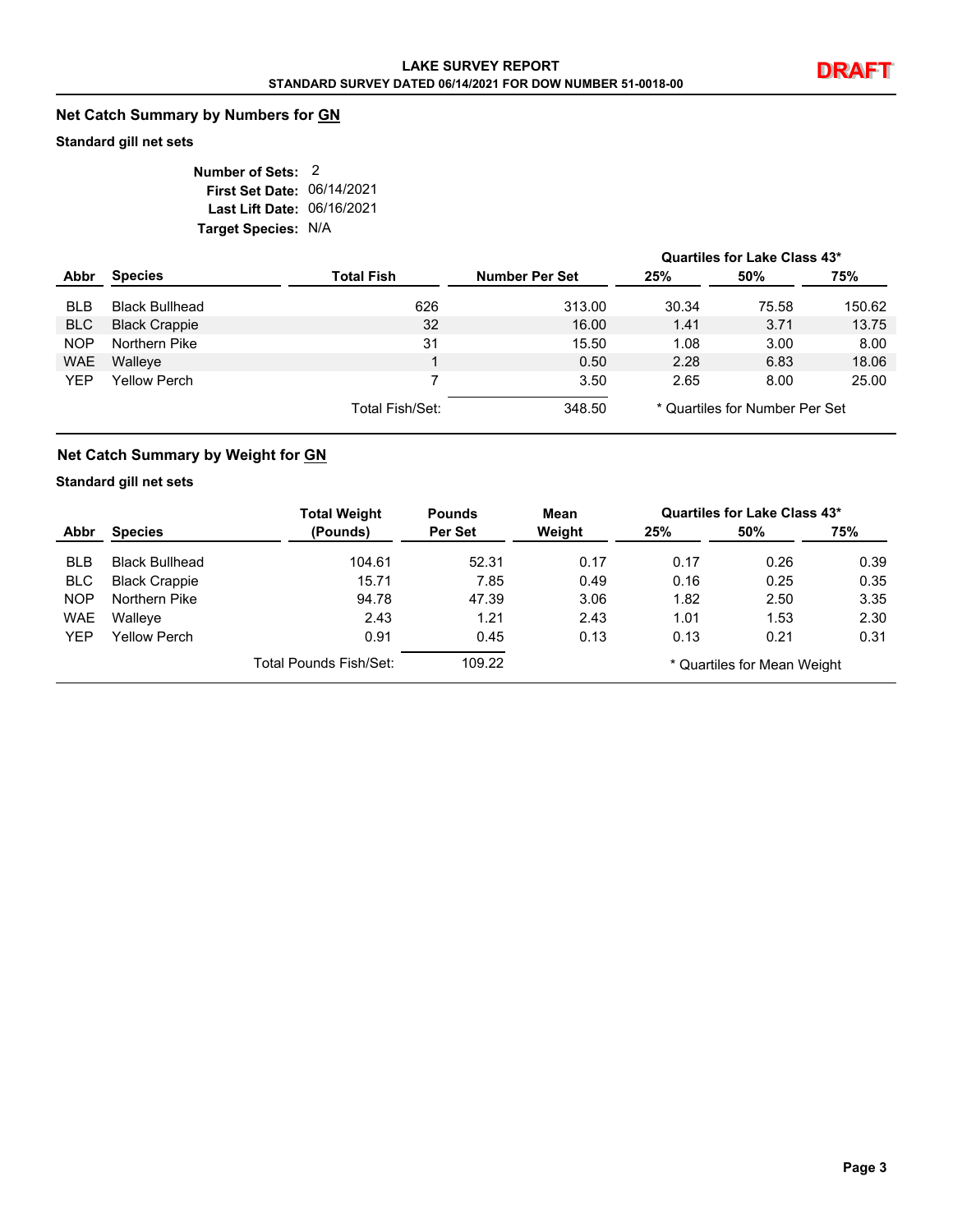#### **Net Catch Summary by Numbers for TN**

#### **Standard 3/4-in mesh, double frame trap net sets**

| Number of Sets: 8          |  |
|----------------------------|--|
| First Set Date: 06/14/2021 |  |
| Last Lift Date: 06/17/2021 |  |
| Target Species: N/A        |  |

|            |                      |                 |                       |                                | Quartiles for Lake Class 43* |        |
|------------|----------------------|-----------------|-----------------------|--------------------------------|------------------------------|--------|
| Abbr       | <b>Species</b>       | Total Fish      | <b>Number Per Set</b> | 25%                            | 50%                          | 75%    |
| <b>BLB</b> | Black Bullhead       | 3.248           | 406.00                | 11.50                          | 42.00                        | 132.61 |
| BLC.       | <b>Black Crappie</b> | 69              | 8.63                  | 1.17                           | 4.88                         | 20.50  |
| <b>NOP</b> | Northern Pike        | 40              | 5.00                  | N/A                            | N/A                          | N/A    |
|            |                      | Total Fish/Set: | 419.63                | * Quartiles for Number Per Set |                              |        |

#### **Net Catch Summary by Weight for TN**

#### **Standard 3/4-in mesh, double frame trap net sets**

|            |                       | <b>Total Weight</b>    | <b>Pounds</b> | Mean   |                             | Quartiles for Lake Class 43* |      |
|------------|-----------------------|------------------------|---------------|--------|-----------------------------|------------------------------|------|
| Abbr       | <b>Species</b>        | (Pounds)               | Per Set       | Weight | 25%                         | 50%                          | 75%  |
| <b>BLB</b> | <b>Black Bullhead</b> | 942.43                 | 117.80        | 0.29   | 0.18                        | 0.28                         | 0.40 |
| <b>BLC</b> | <b>Black Crappie</b>  | 43.56                  | 5.44          | 0.63   | 0.22                        | 0.34                         | 0.50 |
| <b>NOP</b> | Northern Pike         | 136.37                 | 17.05         | 3.41   | N/A                         | N/A                          | N/A  |
|            |                       | Total Pounds Fish/Set: | 140.29        |        | * Quartiles for Mean Weight |                              |      |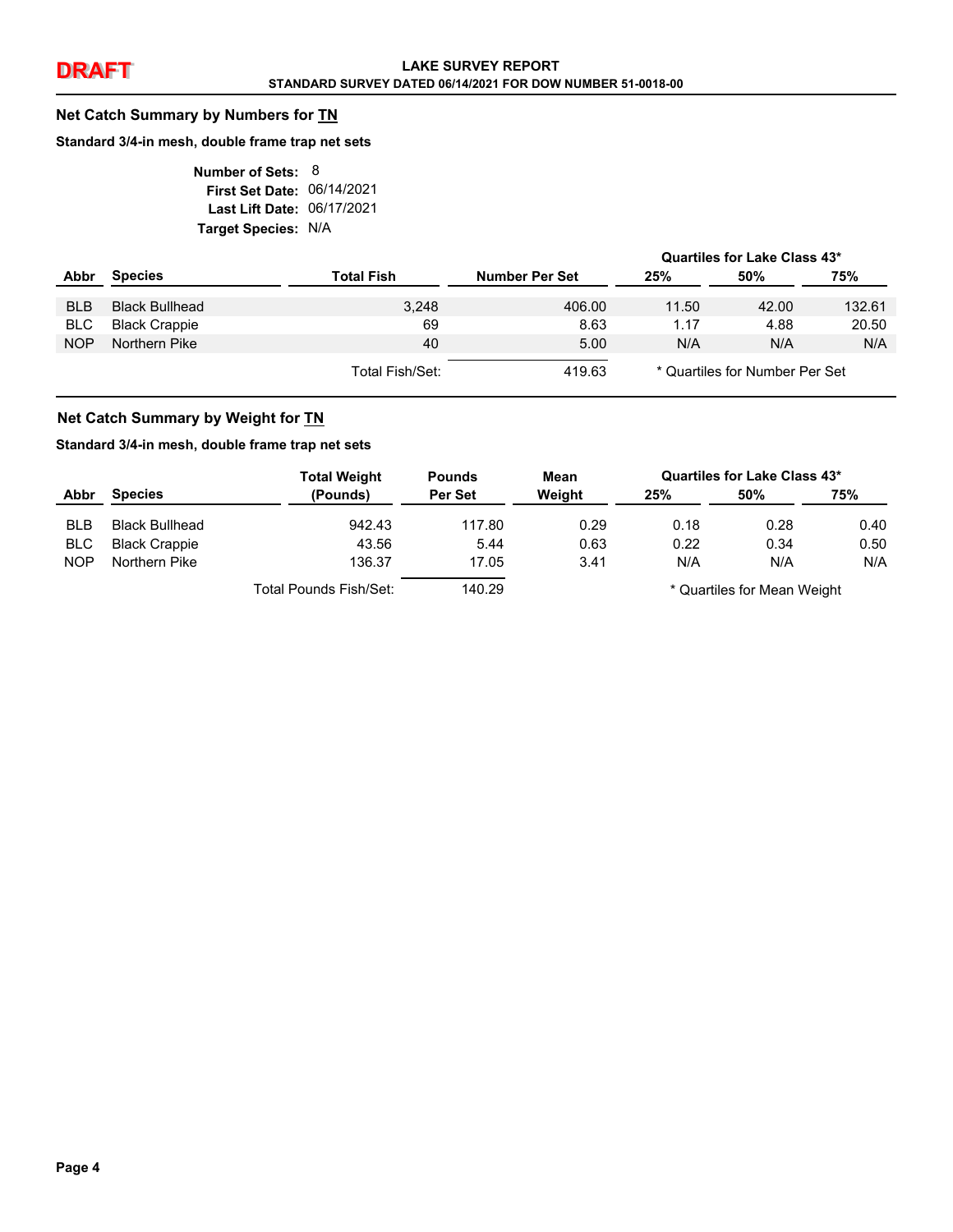#### **Length Frequency Distribution for GN**

#### **Standard gill net sets**

(Field work conducted between 06/14/2021 and 06/16/2021)

|                | <u>BLB</u> | <u>BLC</u> | <u>NOP</u>     | <b>WAE</b> | <u>YEP</u>     |
|----------------|------------|------------|----------------|------------|----------------|
| < 3.00         |            |            |                |            |                |
| $3.00 - 3.49$  |            |            |                |            |                |
| $3.50 - 3.99$  |            |            |                |            |                |
| 4.00 - 4.49    |            |            |                |            |                |
| 4.50 - 4.99    |            |            |                |            |                |
| $5.00 - 5.49$  | 112        |            |                |            |                |
| $5.50 - 5.99$  | 161        |            |                |            | 2              |
| $6.00 - 6.49$  | 31         |            |                |            |                |
| $6.50 - 6.99$  | 77         |            |                |            | $\overline{2}$ |
| 7.00 - 7.49    | 93         |            |                |            | 3              |
| $7.50 - 7.99$  | 64         |            |                |            | -              |
| $8.00 - 8.49$  | 54         | 2          |                |            |                |
| $8.50 - 8.99$  | 23         | 7          |                |            |                |
| $9.00 - 9.49$  | 8          | 12         |                |            |                |
| 9.50 - 9.99    | 1          | 4          |                |            |                |
| 10.00 - 10.49  | 1          | 1          |                |            |                |
| 10.50 - 10.99  |            | 2          |                |            |                |
| 11.00 - 11.49  | 1          | ٠          |                |            |                |
| 11.50 - 11.99  |            | 3          |                |            |                |
| 12.00 - 12.99  |            | 1          |                |            |                |
| 13.00 - 13.99  |            |            |                |            |                |
| 14.00 - 14.99  |            |            |                |            |                |
| 15.00 - 15.99  |            |            |                |            |                |
| 16.00 - 16.99  |            |            |                |            |                |
| 17.00 - 17.99  |            |            |                |            |                |
| 18.00 - 18.99  |            |            | 2              | 1          |                |
| 19.00 - 19.99  |            |            | 4              |            |                |
| 20.00 - 20.99  |            |            | 1              |            |                |
| 21.00 - 21.99  |            |            | 5              |            |                |
| 22.00 - 22.99  |            |            | $\overline{c}$ |            |                |
| 23.00 - 23.99  |            |            | $\overline{2}$ |            |                |
|                |            |            | 2              |            |                |
| 24.00 - 24.99  |            |            | 4              |            |                |
| 25.00 - 25.99  |            |            |                |            |                |
| 26.00 - 26.99  |            |            | -<br>2         |            |                |
| 27.00 - 27.99  |            |            |                |            |                |
| 28.00 - 28.99  |            |            | 2              |            |                |
| 29.00 - 29.99  |            |            | 2              |            |                |
| 30.00 - 30.99  |            |            | $\overline{a}$ |            |                |
| 31.00 - 31.99  |            |            | 2              |            |                |
| 32.00 - 32.99  |            |            | 1              |            |                |
| 33.00 - 33.99  |            |            |                |            |                |
| 34.00 - 34.99  |            |            |                |            |                |
| 35.00 - 35.99  |            |            |                |            |                |
| $=$ > 36.00    |            |            |                |            |                |
|                | <u>BLB</u> | <b>BLC</b> | <b>NOP</b>     | WAE        | <u>YE</u> P    |
| Total          | 626        | 32         | 31             | 1          | 7              |
|                | 5.04       | 8.27       | 18.70          | 18.90      | 5.91           |
| Min. Length    | 11.02      |            |                |            |                |
| Max. Length    |            | 12.48      | 32.68          | 18.90      | 7.36           |
| Mean Length    | 7.25       | 9.62       | 24.27          | 18.90      | 6.78           |
| # Measured     | 174        | 32         | 31             | 1          | 7              |
| No Lengths for | 452        | 0          | 0              | 0          | 0              |

**Note:** Unless all fish were measured in the catch, totals shown for some length-frequency distributions may differ from the total number of fish in the catch, due to rounding of fractions used in the estimation of length frequency from a subsample of measured fish.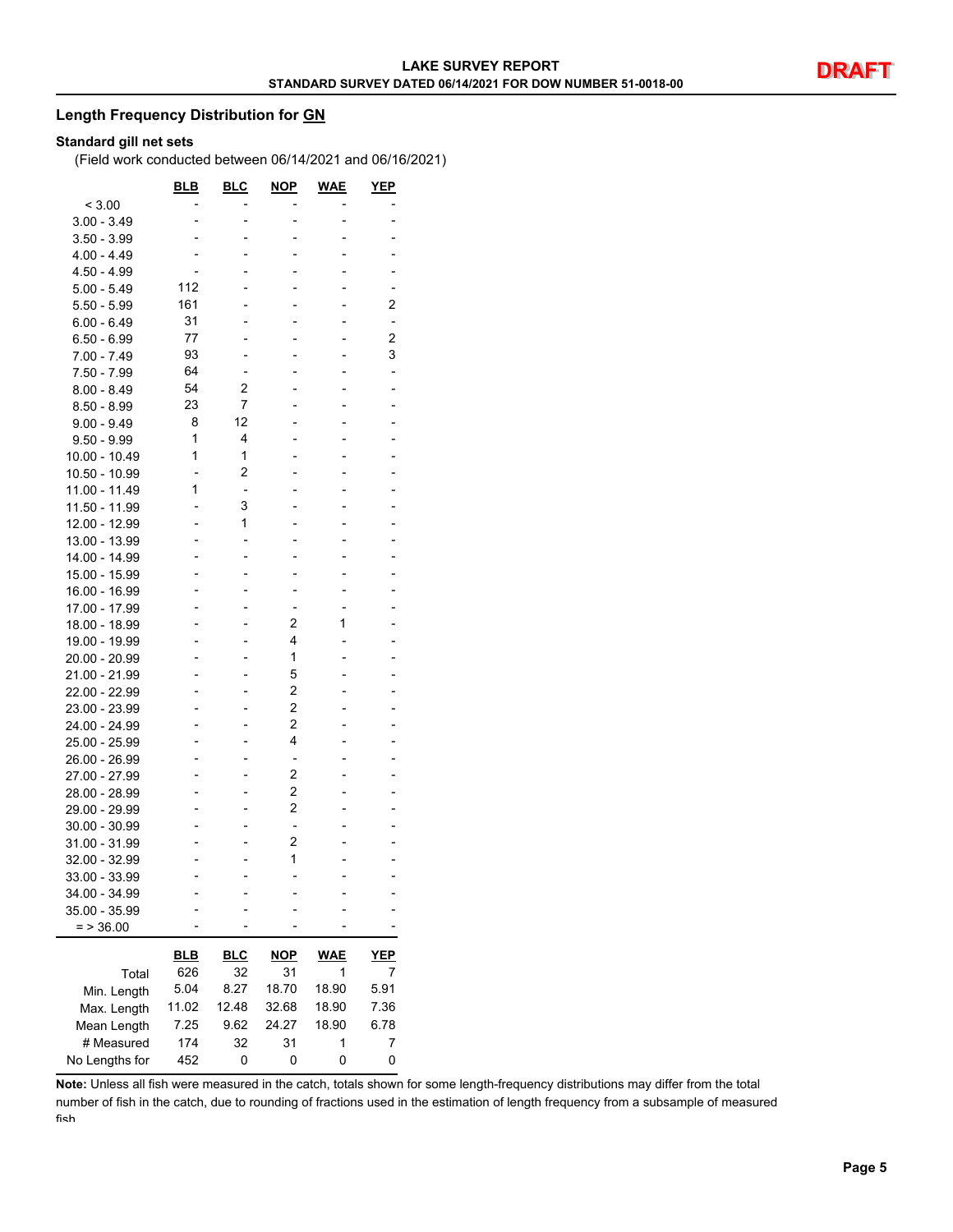#### **Length Frequency Distribution for TN**

#### **Standard 3/4-in mesh, double frame trap net sets**

(Field work conducted between 06/14/2021 and 06/17/2021)

|                | <u>BLB</u> | <u>BLC</u> | <b>NOP</b>     |
|----------------|------------|------------|----------------|
| < 3.00         |            |            |                |
| $3.00 - 3.49$  |            |            |                |
| 3.50 - 3.99    |            |            |                |
| $4.00 - 4.49$  |            |            |                |
| $4.50 - 4.99$  |            |            |                |
| $5.00 - 5.49$  | 59         |            |                |
| $5.50 - 5.99$  | 47         |            |                |
| $6.00 - 6.49$  | 12         |            |                |
| $6.50 - 6.99$  | 200        |            |                |
| $7.00 - 7.49$  | 341        | 2          |                |
| 7.50 - 7.99    | 612        |            |                |
| $8.00 - 8.49$  | 513        | -          |                |
| $8.50 - 8.99$  | 243        | 2          |                |
| $9.00 - 9.49$  | 235        | 7          |                |
| $9.50 - 9.99$  | 47         | 10         |                |
| 10.00 - 10.49  | 38         | 7          |                |
| 10.50 - 10.99  | 21         | 3          |                |
| 11.00 - 11.49  |            | 9          |                |
| 11.50 - 11.99  |            | 9          |                |
| 12.00 - 12.99  | 16         | 7          |                |
| 13.00 - 13.99  |            |            |                |
| 14.00 - 14.99  |            |            | -              |
| 15.00 - 15.99  |            |            | $\overline{c}$ |
| 16.00 - 16.99  |            |            | $\overline{1}$ |
| 17.00 - 17.99  |            |            | $\overline{a}$ |
| 18.00 - 18.99  |            |            | 2              |
| 19.00 - 19.99  | -          |            | 1              |
| 20.00 - 20.99  |            |            |                |
| 21.00 - 21.99  |            |            | 2              |
| 22.00 - 22.99  |            |            | 4              |
| 23.00 - 23.99  |            |            | 4              |
| 24.00 - 24.99  |            |            | 4              |
| 25.00 - 25.99  |            |            | 2              |
| 26.00 - 26.99  |            |            | 2              |
| 27.00 - 27.99  |            |            |                |
| 28.00 - 28.99  |            |            |                |
| 29.00 - 29.99  |            |            | 3              |
| 30.00 - 30.99  |            |            |                |
| 31.00 - 31.99  |            |            | $\overline{c}$ |
| 32.00 - 32.99  |            |            | 3              |
| 33.00 - 33.99  |            |            | $\overline{1}$ |
| 34.00 - 34.99  |            |            | 1              |
| 35.00 - 35.99  |            |            |                |
| $=$ > 36.00    |            |            |                |
|                |            |            |                |
|                | <u>BLB</u> | <u>BLC</u> | NOP            |
| Total          | 2384       | 56         | 34             |
| Min. Length    | 5.12       | 7.09       | 15.67          |
| Max. Length    | 12.01      | 12.99      | 34.45          |
| Mean Length    | 8.00       | 10.54      | 24.97          |
| # Measured     | 125        | 56         | 34             |
| No Lengths for | 3123       | 0          | 2              |

**Note:** Unless all fish were measured in the catch, totals shown for some length-frequency distributions may differ from the total number of fish in the catch, due to rounding of fractions used in the estimation of length frequency from a subsample of measured fish.

L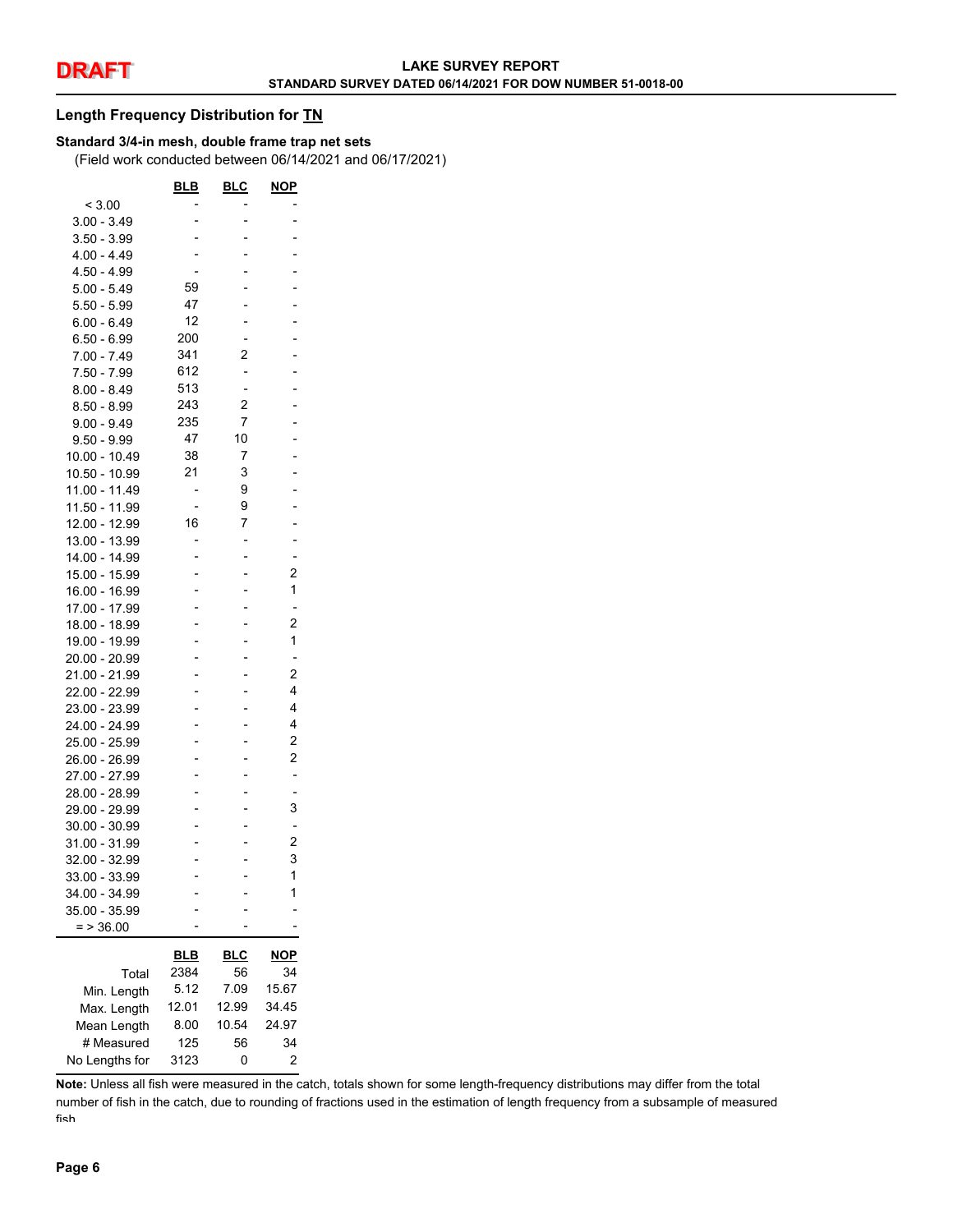| <b>LAKE SURVEY REPORT</b>                                  |  |
|------------------------------------------------------------|--|
| STANDARD SURVEY DATED 06/14/2021 FOR DOW NUMBER 51-0018-00 |  |



| Gear       | Other Species (Gender) (2) | Total      | <b>Number</b> | Length (inches)  | <b>Number</b> | Weight (pounds)  |
|------------|----------------------------|------------|---------------|------------------|---------------|------------------|
| Type $(1)$ |                            | <b>Num</b> | Measured      | Min - Mean - Max | Weighed       | Min - Mean - Max |
| ΤN         | <b>Painted Turtle</b>      |            |               | N/A              |               | N/A              |

TN = Standard 3/4-in mesh, double frame trap net sets

**(2) Gender:** If identified and reported.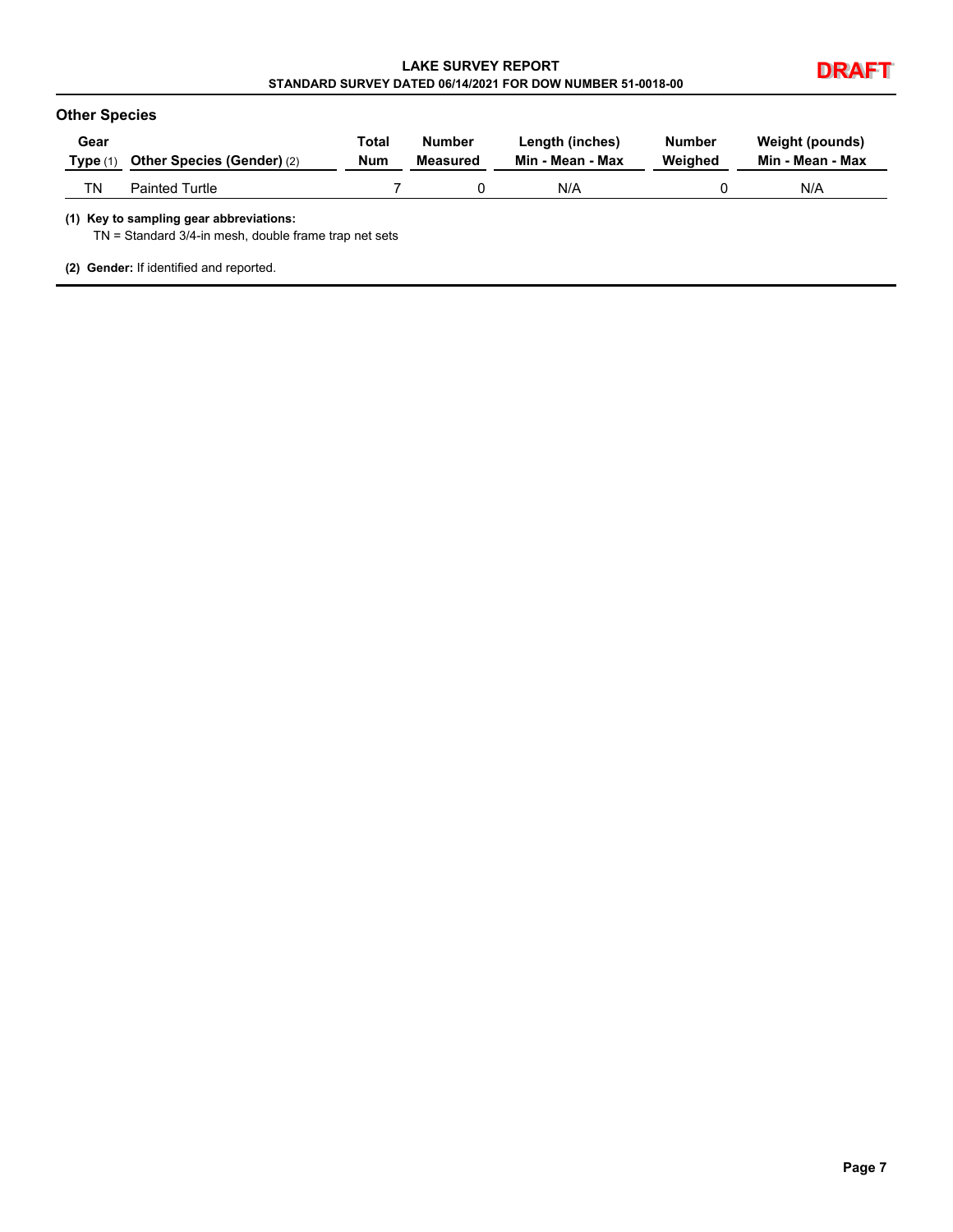**Approval Dates And Notices**

Date Approved By Windom Area Fisheries Supervisor:

Date Approved By Southern Region Fisheries Manager:

**This DRAFT VERSION of the Lake Survey Report contains preliminary data (as of 06/17/2021), and is therefore subject to change at any time.**



Minnesota Department of Natural Resources



By accepting the data in this report, the user agrees the data will be used for personal benefit and not for profit. Any other uses or publication of the data needs the consent of the Department. The Minnesota Department of Natural Resources assumes no responsibility for actual or consequential damage incurred as a result of any user's reliance on the data.

Lake Survey Report revision: 20210209-RJE. Data Date: 06/17/2021 at 2:15 pm .